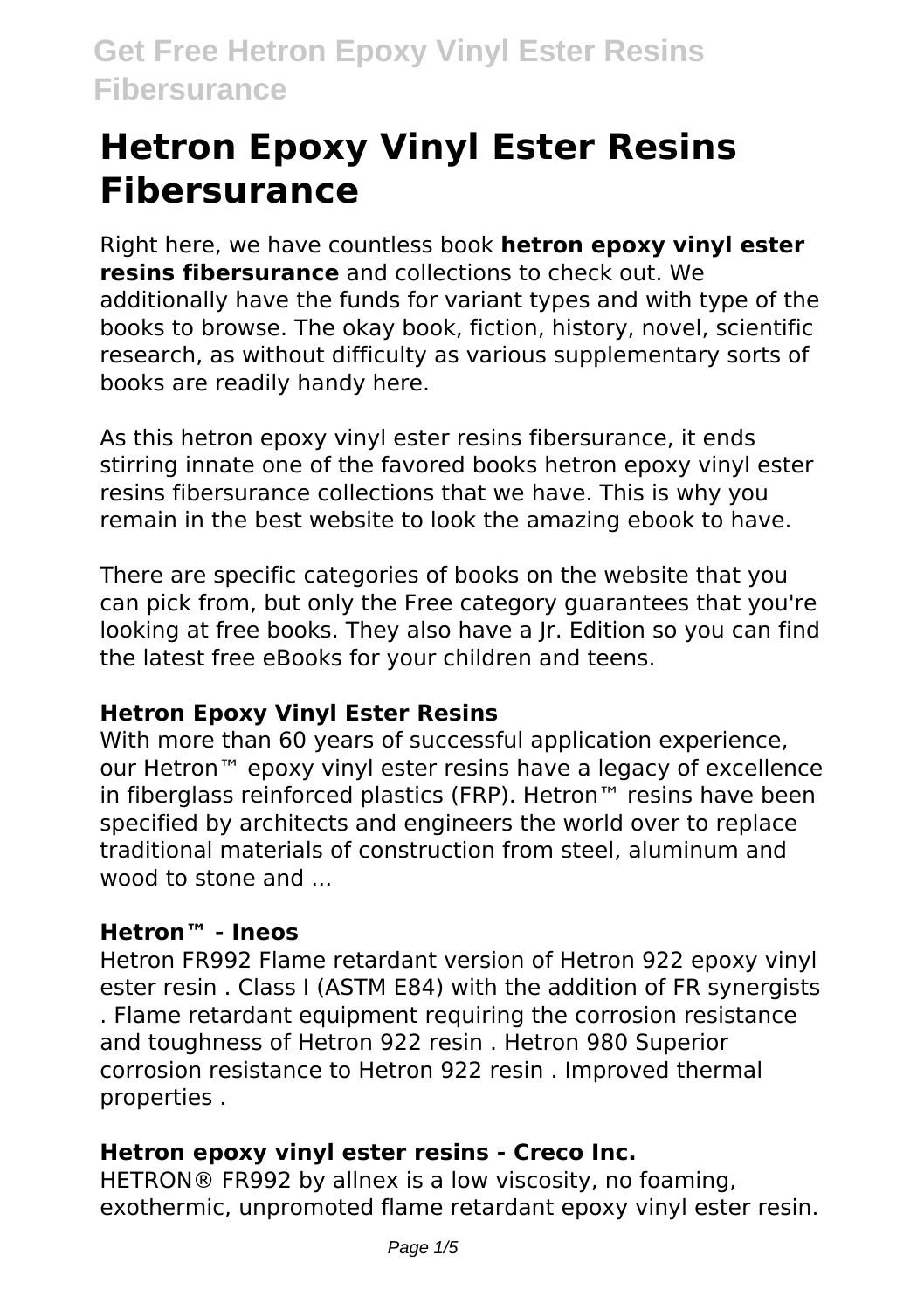Exhibits excellent chemical and corrosion resistance, excellent impact strength and high tensile elongation. Offers excellent physical strength, and much better impact and thermal shock resistance than polyester resins.

#### **HETRON® FR992 - allnex - datasheet**

Hetron FR992 Flame retardant version of Hetron 922 epoxy vinyl ester resin . Class I (ASTM E84) with the addition of FR synergists . Flame retardant equipment requiring the corrosion resistance and toughness of Hetron 922 resin . Hetron 980 Superior corrosion resistance to Hetron 922 resin . Improved thermal properties .

#### **Hetron epoxy vinyl ester resins - Beetle Plastics**

HETRON® 922L Epoxy Vinyl Ester Resin JUNE 2006 CORROSION RESISTANT, EPOXY VINYL ESTER RESIN DESCRIPTION: HETRON® 922L resin is a lower viscosity version of HETRON 922 unpromoted epoxy vinyl ester resin. The raw materials used in the manufacture of this resin are listed as acceptable in FDA regulatory Title 21

### **CORROSION RESISTANT, EPOXY VINYL ESTER RESIN**

HETRON FR990ZX High performance epoxy vinyl ester resin with improved resistance to hydrocarbon solvents and superior thermal properties. High performance epoxy vinyl ester resin formulated to provide maximum heat and corrosion resistance to strong oxidizing chemicals. Flame retardant epoxy vinyl ester resin. Class I (ASTM E84) without antimony ...

### **HETRON and AROPOLTM Resin Selection Guide**

Epoxy vinyl ester resins (EVER) were introduced in the 1960s to deliver improved corrosion performance versus standard unsaturated polyester resins and epoxies. Used in a variety of markets today, EVER are highly durable and combine the toughness of epoxy with the easier processability and lower temperature cure of polyesters.

#### **Epoxy Vinyl Ester Resins - Ineos**

HETRON 922 resin is a non-flame retardant epoxy vinyl ester. HETRON FR992Sb resin can be used to achieve <25 flame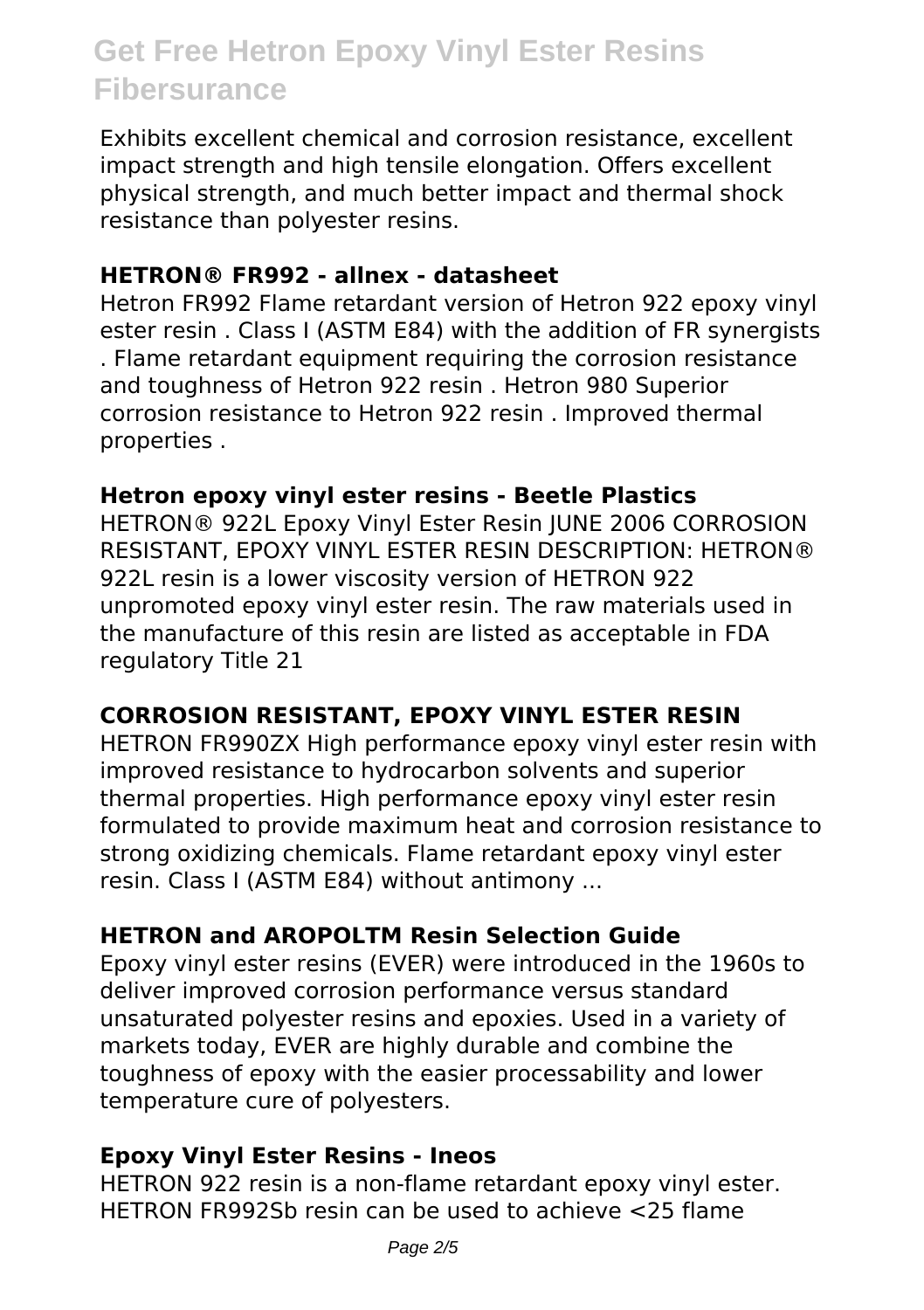spread without mixing additional antimony. HETRON FR998/35 resin can be used to fabricate laminates with improved corrosion resistance. Conditions for these resins are outlined in Ashland's Resin Selection Guide at www.hetron.com.

### **Ashland, Technical Data Sheet**

Epoxy vinyl ester resins (VER) are an important class of highperformance thermoset molding resins. They are produced by the addition of  $α - β$  unsaturated carboxylic acids to epoxy resins. The two main types of epoxy resins are bisphenol A diglycidyl ether (DGEBA) and epoxy phenol novolac (EPN). These resins form durable laminates and ...

#### **Epoxy Vinyl Esters - polymerdatabase.com**

Vinylester is essentially a styrene modified epoxy resin. It adds excellent strength, rigidity, adhesion, water and chemical resistance. KEEP IN MIND. Epoxy adheres to wood much better than polyester does. To cover wood, a laminate using epoxy resin and 10 oz, cloth will yield a much better job than 10 oz. cloth and polyester resin.

### **WHICH RESIN TO USE?? EPOXY vs. POLYESTER vs. VINYLESTER ...**

A low viscosity, unpromoted, flame retardant epoxy vinyl ester. No foaming, excellent exotherm control, and industry-leading storage stability. Excellent flame retardancy, high strength, excellent impact strength, and fast wet-out and low drainage.

### **Hetron™ FR 992 Flame Retardant Vinyl Ester Resin | 5 ...**

HETRON FR990ZX High performance epoxy vinyl ester resin with improved resistance to hydrocarbon solvents and superior thermal properties. High performance epoxy vinyl ester resin formulated to provide maximum heat and corrosion resistance to strong oxidizing chemicals. Flame retardant epoxy vinyl ester resin. Class I (ASTM E84) without antimony ...

### **We have a HETRON - Primary Plastics**

Hetron 922-L25 VinylEsterHetron 922-L25 VinylEsterAshland's Hetron 922-L25 is an incredibly versatile resin. It can be used for corrosion, FDA applications, SMC repairs, and even resin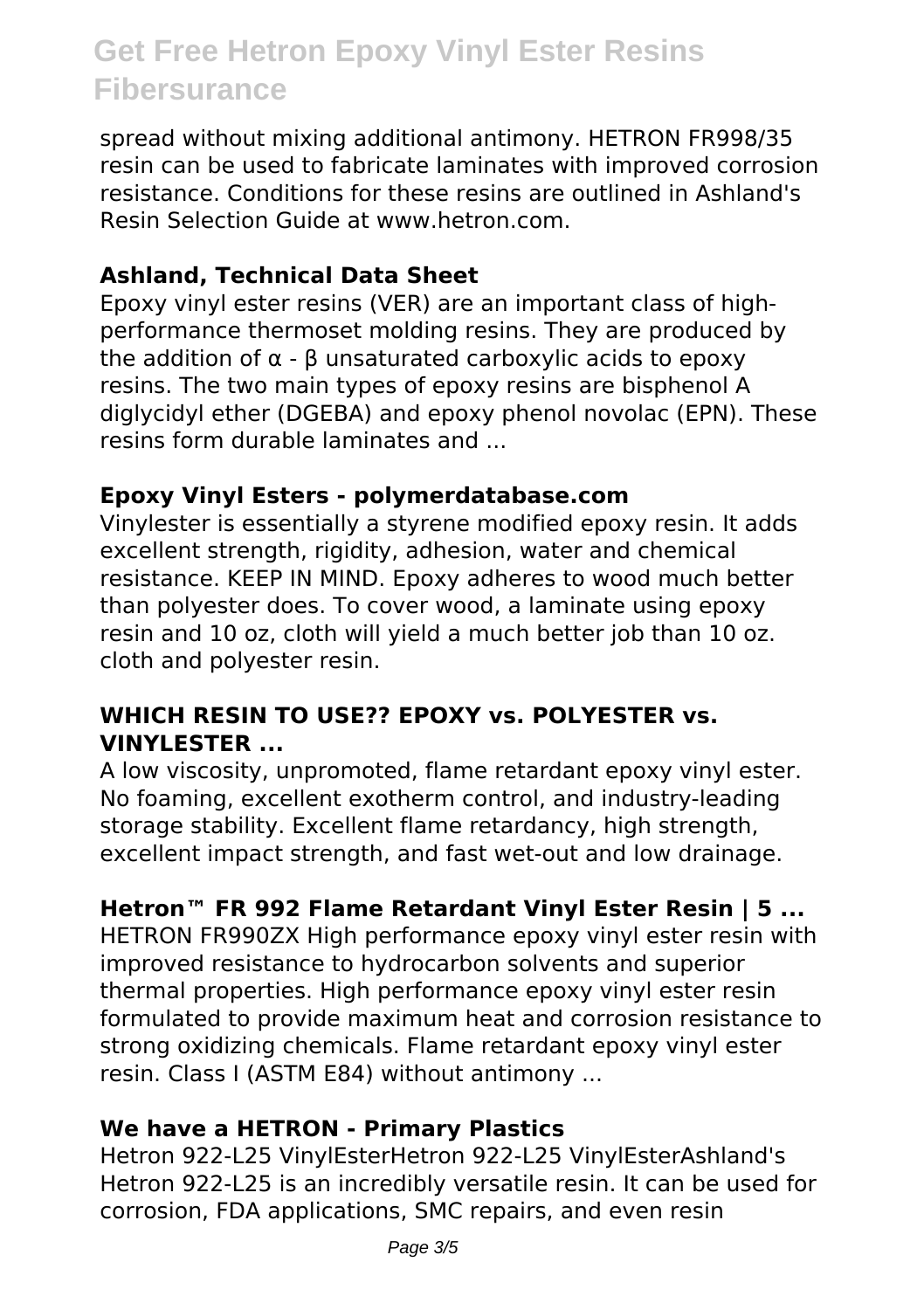infusion. It wets out glass very quickly and has low viscosity. So if you need vinylester and you have a vertical surface, you might consider the Reichhold Hydrex 100 products. Catalyze @ 1.5% - Get a pint for a ...

#### **Hetron 922-L25 VinylEster Resin - Express Composites, Inc.**

Read Online Hetron Epoxy Vinyl Ester Resins Fibersurance HETRON 922 resin is a non-flame retardant epoxy vinyl ester. HETRON FR992Sb resin can be used to achieve <25 flame spread without mixing additional antimony. HETRON FR998/35 resin can be used to fabricate laminates with improved corrosion resistance.

#### **Hetron Epoxy Vinyl Ester Resins Fibersurance**

HETRON FR 998/35 resin is a low viscosity, unpromoted, flame retardant epoxy vinyl ester. It can be used for corrosion resistant, reinforced thermosetting plastic equipment including filament wound, hand lay-up and spray-up tanks, pipes, ducts, stacks, scrubbers, linings or other equipment handling corrosive gases, vapors or liquids where a high degree of flame retardancy is required.

#### **Buy Vinylester-Resins, Vinylester-Resins Suppliers ...**

Gantrez™ polymers (A-425, ES-225, ES-335, ES-425, ES-435, SP-215) are a series of copolymers of monoalkyl esters of poly (methyl vinyl ether/maleic acid) with varying ester groups, supplied as clear, viscous solutions.

### **Ashland | Products**

Hetron 980/35: High performance epoxy vinyl ester resin, formulated to provide maximum heat and corrosion resistance to strong oxidizing chemicals. Use with equipment requiring maximum corrosion resistance to bleach chemicals. Hetron FR998/35: Flame retardant epoxy vinyl ester resin. Class I (ASTM E84) without antimony additives.

#### **Polyester, Isophthalic, Hetron, Vinyl Ester and more ...**

Vinyl ester resins are produced by the reaction ('esterification') between an epoxy resin and an unsaturated monocarboxylic